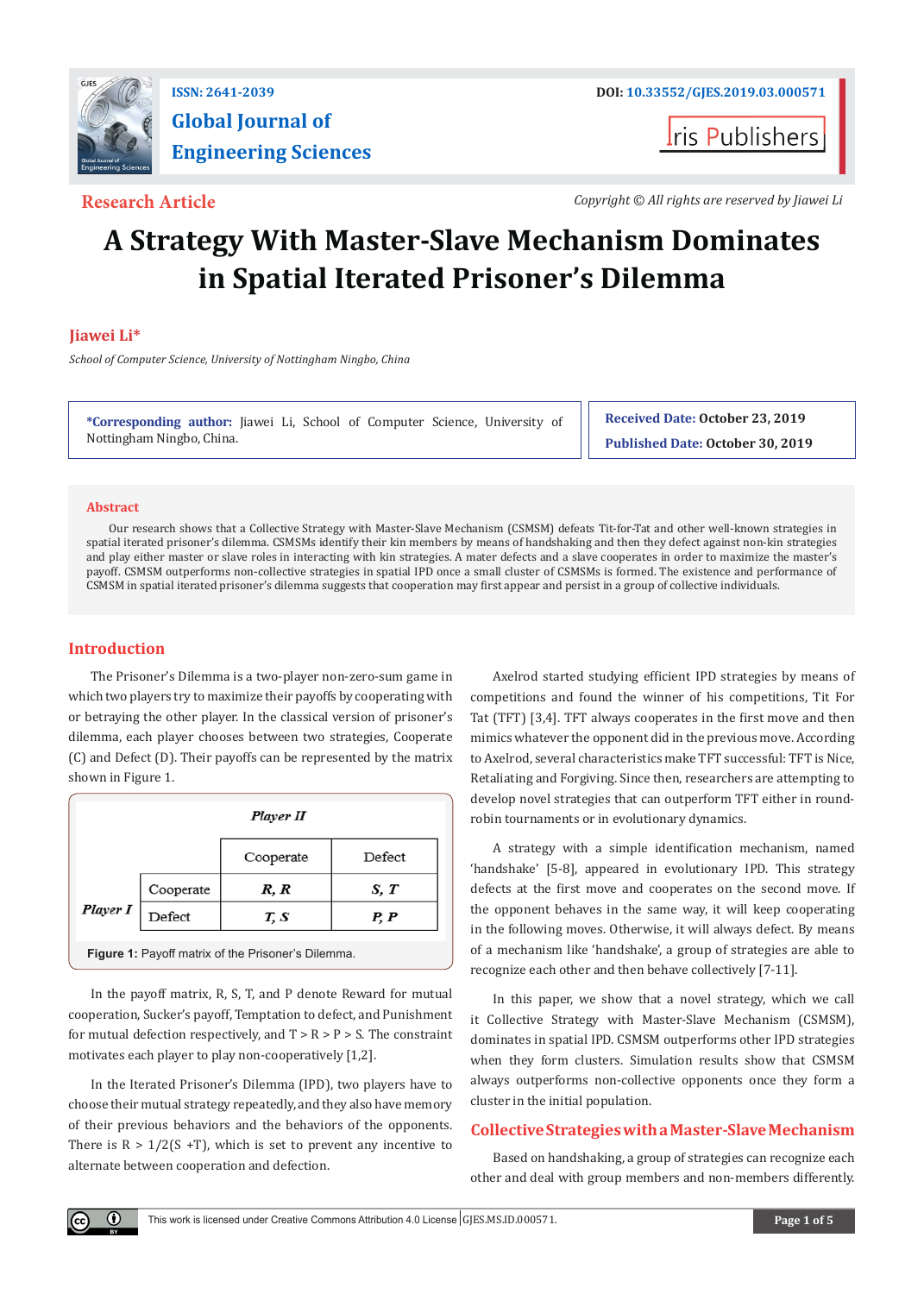A handshake in IPD is a predefined sequence of moves for two interacting players. If both players play the same sequence of moves, they recognize each other as group members. Otherwise, they identify the opponent as non-kin.

In this paper, the handshake of CSMSM is a sequence of 'CDCCD'. When two CSMSMs meet, they will play this sequence in the first five moves and then recognize each other as a group member. If the opponent has played a different sequence, this immediately triggers defection and a CSMSM will always defect against the opponent from that point on.

As long as two CSMSMs have identified each other, they will play either a master or a slave role. Every CSMSM behaves as a master originally. In each generation, a master CSMSM may change to a slave with a predefined probability, which makes sure that there is always a ratio of slaves in the CSMSM group. A slave will always be a slave. Because the slaves are designed to sacrifice them in order to maximize the masters' payoffs, they are likely to receive lower payoff than the average of the population and then they die out in each generation. Thus, the percentage of slaves in CSMSM will be approximately 70% when the probability of a master changing to a slave is set to be 0.7.

As long as two CSMSMs have identified each other, a master will act as a Grim trigger (it chooses 'C' as long as the opponent chooses 'C'. Once the opponent has chosen 'D', it always defects) and a slave will act as a reverse TFT (it chooses 'D' first and then chooses the reverse of the opponent's previous choice). When a master and a slave meet, the master chooses 'C' and the slave chooses 'D' in

the sixth move, and then the master will always play 'D' and the slave will always play 'C' so that the master's payoff in the following rounds is maximized.

When two masters meet, they will cooperate with each other except handshaking in the first five moves. When two slaves meet, they will play a sequence of alternate defection and cooperation after handshaking.

As an example, let's consider how a CSMSM interacts with a TFT. Both strategies play 'C' in the first move. Then TFT plays 'C' and CSMSM plays 'D' in the second move. Since TFT has not played the handshaking sequence, CSMSM will play 'D' thereafter. They will keep defecting after the third move.

When CSMSM forms a cluster in the population, they outperform any individual strategy. In the next section, we analyze the performance of CSMSM in spatial IPD game.

#### **CSMSM in Spatial IPD**

As a collective strategy, the performance of CSMSM in a spatial IPD depends on the size of the clusters they form. Whenever CSMSM has formed a cluster of significant size, they will outperform their competitors.

#### **CSMSM vs TFT**

Let's first consider a typical scenario that a cluster of nine CSMSM is surrounded by TFTs, as shown in Figure 2a. The minimum size of a cluster for CSMSM to survive in a population of TFT is nine. Let n (n>6) denote the number of iterations in the IPD.



**Figure 2:** (a) a cluster of nine CSMSMs is surrounded by a population of TFT. (b) A master on border who has four or five slaves as direct neighbours receives the highest payoff in the local area, and thus it will invade the TFT territory.

A TFT receives R+(n-2)P+S in interacting with a CSMSM and receives nR against another TFT. A master CSMSM receives T+R+(n-2)P against a TFT, (n-2)R+2P against a master, and (n-6) T+3R+2P+S against a slave.

Without self-interaction, each strategy plays eight IPDs with its direct neighbours. A TFT may have zero, one, two, or three CSMSM neighbours depending on its position. With zero CSMSM and eight TFT neighbours, a TFT receives  $T_{0}$  = 8nR payoff. With one, two, or three CSMSM neighbours, the payoff of a TFT is  $T_1 = 7nR + (R + (n-1)T)$ 2)P+S),  $T_2$  = 6nR +2×(R+(n-2)P+S), or  $T_3$  = 5nR +3×(R+(n-2)P+S) respectively. There are  $T_1 > T_2 > T_3$  since R  $> P > S$ .

For CSMSM, we only need to consider the payoffs of the masters because the slaves generally receive lower payoffs than TFTs. Depending on the position of a master, it may have three, five, or eight CSMSM neighbours.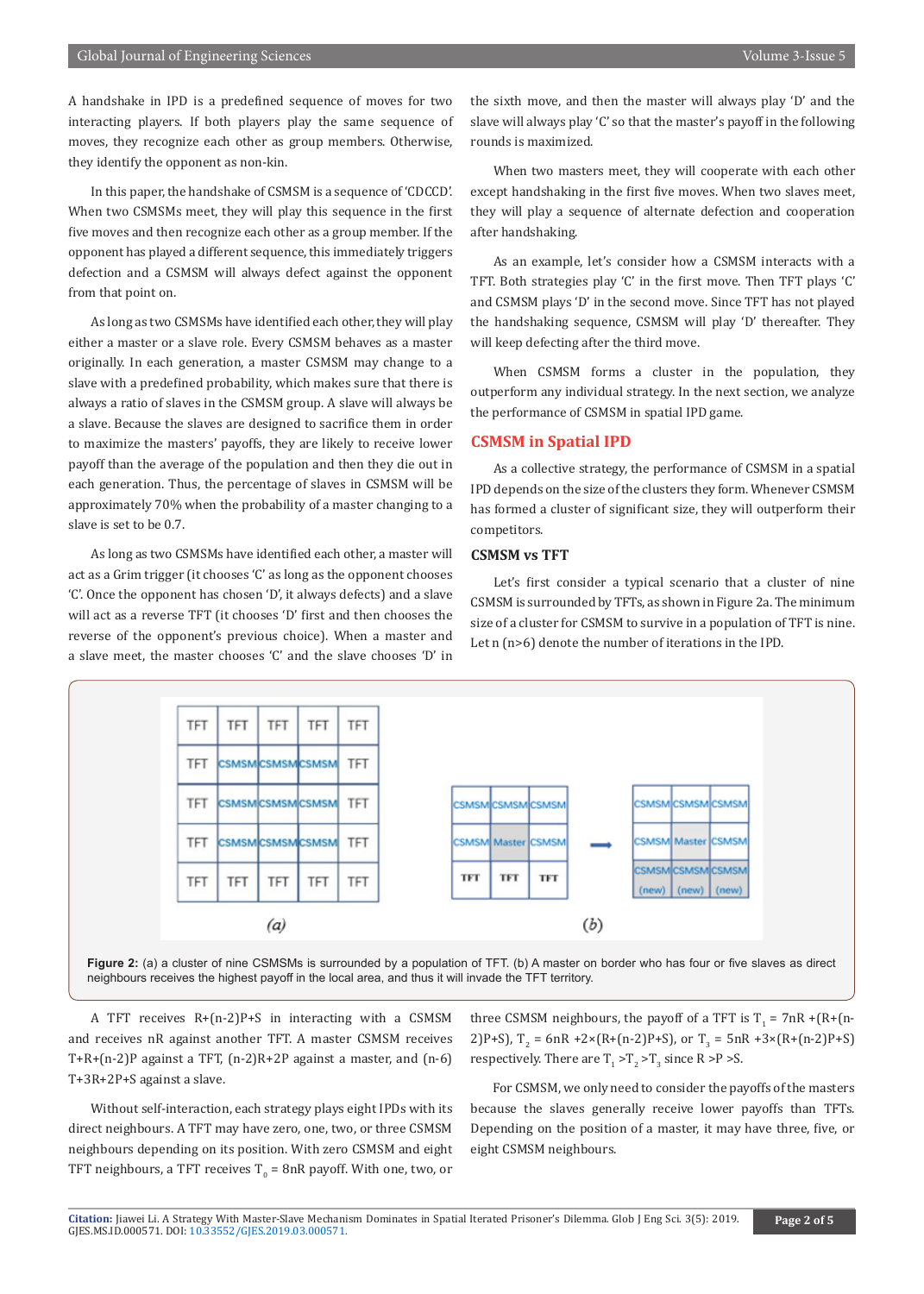**a)** First, let's consider the scenario that the center of the cluster of nine CSMSM is a master. Let m (8≥ m ≥0) denote the number of slaves in the cluster. The payoff of the master can be computed by  $C_0 = m((n-6)T+3R+2P+5)+(8-m)(n-6)$ 2)R+2P). We have

$$
C_0 > T_1 \tag{1}
$$

when  $n > \frac{17R - 18P + S}{R - P}$  and whatever value of m is. The payoff of the central master is the highest within the 5x5 area when the number of iterations is long enough, for example n>16 when R=3, P=1, S=0. Thus, the cluster of CSMSM cannot be invaded by TFT if the central strategy is a master.

**b)** Second, let's consider the scenario that a master is located on one side border of the cluster (with five CSMSM neighbours). Let  $|$  (5  $\ge$  l  $\ge$ 0) denote the number of slaves in the five CSMSM neighbours. The payoff can be computed as  $C_1 = 1((n-6)T+3R+2P+S)+(5-I)$  ((n-2) R+2PJ+3×(T+R+(n-2)P). In order that  $C_1 > T_0$ , we have

$$
l > \frac{3n(R-P) - 3T + 7R - 4P}{n(T-R) - 6T + 5R + S}
$$
 (2)

In the case that  $T=5$ ,  $R=3$ ,  $P=1$ ,  $S=0$  and  $n=50$ ,  $(2)$  can be computed as l>3.55. It means that the master receives greater payoff than the highest payoff of TFT if l=4 or 5. The three TFT neighbours will be replaced by CSMSM, as shown in Figure 2b.

In the case that n is far greater than  $T$ , n>50 for example, (2) can be simplified to (3).

$$
l > \frac{3(R - P)}{T - R}
$$
 (3)

Under the condition of (2) or (3), the cluster of CSMSM grows in size.

In the case that  $\Gamma_0 > C_1 > \Gamma_1$ , we have,

$$
\frac{3n(R-P)-3T+7R-4P}{n(T-R)-6T+5R+S} > l > \frac{2n(R-P)-3T+8R-6P+S}{n(T-R)-6T+5R+S} (4)
$$

It can be simplified to (5) when n is a relatively large value.

$$
\frac{3(R-P)}{T-R} > l > \frac{2(R-P)}{T-R}
$$
 (5)

Under the condition of (4) or (5), the payoff of the master is higher than its TFT neighbours and lower than the highest payoff of TFT. Thus, the cluster of CSMSM will maintain the current size.

**c)** Third, when a master locates on one corner of the cluster (with three CSMSM neighbours), the payoff is  $C_2 = q((n-6)$ T+3R+2P+S)+(3-q)((n-2)R+2P)+ 5×(T+R+(n-2)P), where  $q$  (3 ≥  $q \ge 0$ ) is the number of slaves in the three CSMSM neighbours. It can be verified that  $C_2$  is always smaller than  $T_2$ . Thus, a master on the corner always receives lower payoff than its TFT neighbours.

In summary, if there is a master on the border and the number of its slave neighbours satisfies (2) or (3), the neighbour TFTs will be replaced by CSMSM and the cluster of CSMSM grows. Otherwise, if the center of the cluster is a master, or there is a master on the border and (4) or (5) satisfies, the cluster will maintain the current size. In other situations, the cluster of CSMSM may be invaded by TFT.

In the case that  $T=5$ ,  $R=3$ ,  $P=1$ ,  $S=0$  and  $n=50$ , the ratio of slaves in CSMSM should be at least 30% so that there are approximately three slaves in the neighbourhood of a master on border, which makes sure that the border cannot be invaded by TFT. If the ratio of slaves can be maintained higher than 30%, CSMSM outperforms TFT in spatial IPD.

The result of a simulation of CSMSM competing against TFT is shown in Figure 3, where the initial population is 50% TFT and 50% CSMSM, randomly allocated on a 200×200 grid. The changes of the percentages of two strategies in the population and average payoffs are illustrated in Figure 4(a) and (b) respectively. It shows that the masters outperform TFT decreases rapidly and it dies out after 13 generations (Figure 3&4).



**Figure 3:** CSMSM defeats TFT in a spatial IPD. The initial population contains 50% CSMSM and 50% TFT. The dark colour squares denote CSMSM while the light colour denotes TFT.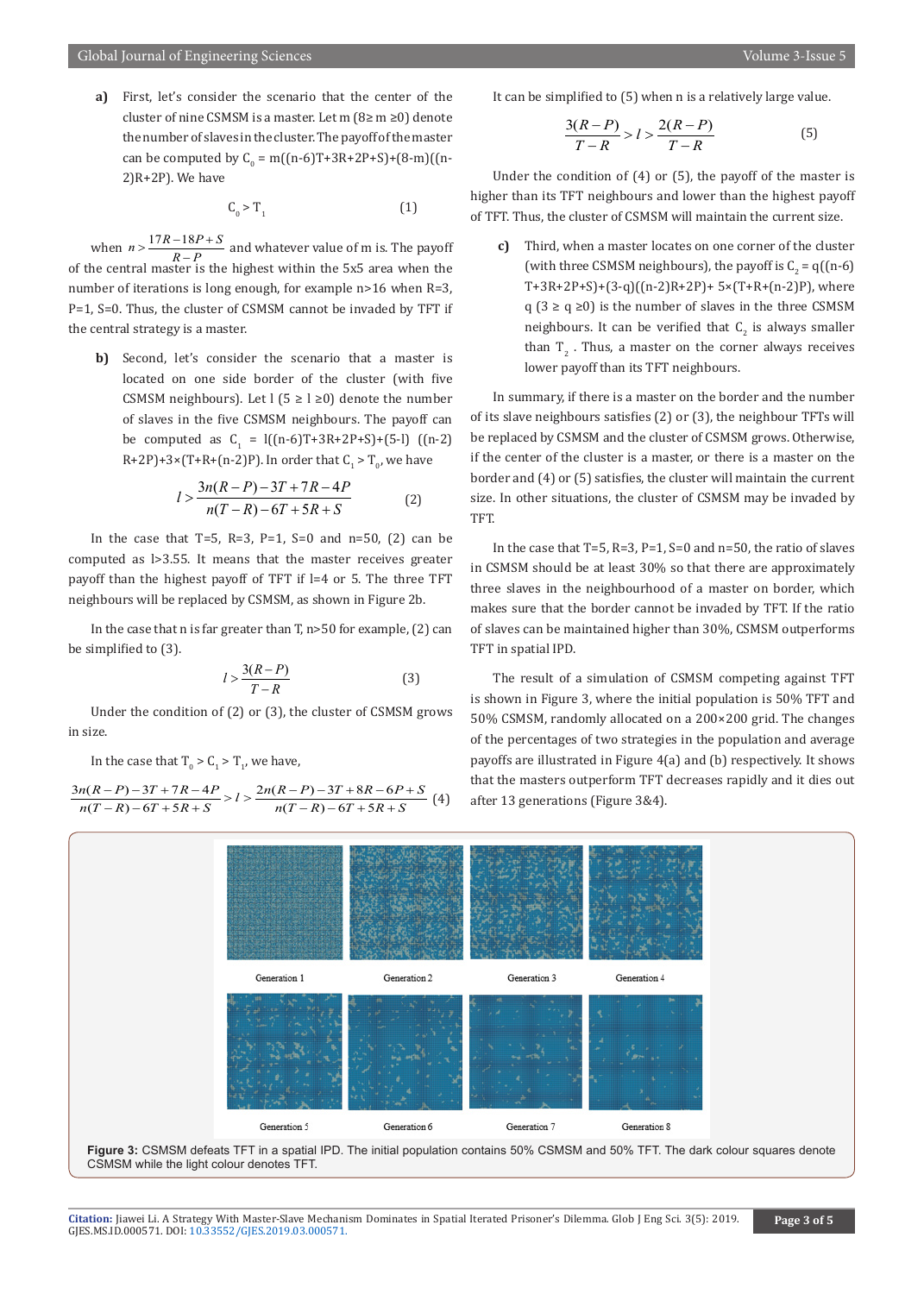

#### **SMSM vs AllD**

We now consider another scenario that a cluster of two CSMSM is surrounded by AllDs, as shown in Fig. 5a. Each CSMSM has seven



An AllD receives T+(n-1)P in interacting with a CSMSM and receives nP against another AllD. A master CSMSM receives (n-1)P+S against an AllD, (n-2)R+2P against a master, and (n-6) T+3R+2P+S against a slave. A slave receives (n-1)P+S against an AllD, T+3R+2P+(n-6)S against a master, and (nR+nP)/2 against a slave.

With zero, one, and two CSMSM neighbours, the payoff of an AllD are  $8nP$ ,  $7nP + (T+(n-1)P)$ , and  $6nP + 2\times (T+(n-1)P)$  respectively. The greatest of three values is  $D_2 = 8nP + 2T^2P$ .

If two CSMSMs are a master and a slave, the master receives  $7 \times ((n-1)P+S) + ((n-6)T+3R +2P+S)$  and the slave receives  $7 \times ((n-1)P+S)$ P+S)+ (T+3R+2P+(n-6)S). The payoff of the master is higher than  ${\rm D}_{\rm 2^{\prime}}$  the highest payoff of AllD, when there is

$$
n > \frac{8T - 3R + 3P - 2S}{T - P} \tag{6}
$$

In the case that T=5, R=3, P=1, S=0 for example, there is  $n > 8.5$ . Under this condition, the AllD neighbours around the master will be replaced by CSMSM, as shown in Figure 5b.

If both CSMSMs are masters, their payoff is  $7\times((n-1)P+S)+$ ((n-2)R+2P) and it is higher than  $D_2$  when (6) is satisfied. If both CSMSMs are slaves, their payoff is  $7 \times ((n-1)P+S) + (nR+nP)/2$  and it is higher than  $D_2$  as well. Thus, the AllDs in the neighbourhood of the two CSMSMs will be replaced, as shown in Figure 5c. Thus, a cluster of two or more CSMSM outperforms AllD in spatial IPD.

AllD and one CSMSM neighbours. An AllD may have zero, one, or

two CSMSM neighbours (Figure 5).

#### **CSMSM invades a population of another strategy**

We have simulated CSMSM competing against some wellknown strategies in spatial IPD. The results are given in Figure 6. The initial population in each simulation contains 20% CSMSM and 80% another strategy, randomly mixed and allocated on a 200×200 grid. In all simulations, CSMSM outperforms the opponent strategy in 200 generations.

For some naive strategies like AllC, AllD, and Random player, CSMSM expels them in 3-5 generations because it does not need clusters of significant size to invade the territory of those strategies.